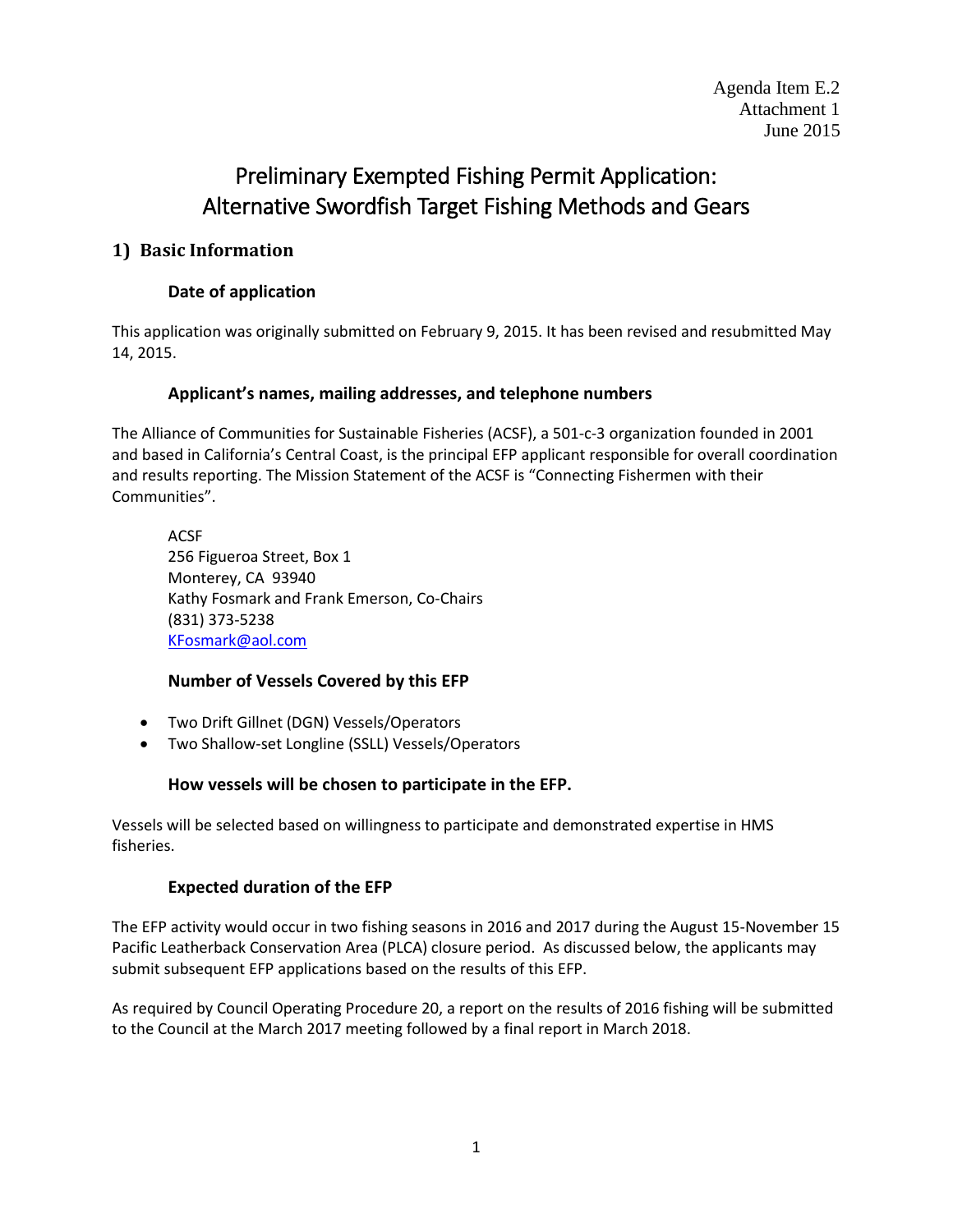# **2) Purpose and Significance of the EFP**

The purpose of this EFP is to initiate fishing with these two gear types so that over the long term their operational, economic, and environmental performance can be assessed with respect to the area fished:

- Fishing shallow-set longline gear to target swordfish will be compared inside and outside the west coast EEZ. Access to the west coast EEZ could reveal areas of higher swordfish abundance and would lower operational costs because the distance to fishing grounds would be less. Data from the currently legal Hawaii shallow-set longline fishery can be used as a point of comparison for fishing authorized inside the EEZ.
- Fishing DGN gear will be compared inside and outside the PLCA, which is an area of historically high swordfish CPUE seasonally closed to DGN vessels, to reduce the number of takes of endangered leatherback sea turtles.

Takes of protected species (sea turtles, marine mammals) are of particular concern but are rare events. Therefore, comparing performance would require a large amount of fishing effort. Since this EFP application covers just a few vessels for up to two years it is unlikely to gather enough data to reach statistically rigorous conclusions. However, this EFP can gather information to help determine whether future EFPs should be granted, with potentially higher levels of fishing effort, to continue gathering data that would allow statistically meaningful conclusions.

This EFP will attempt to reach an appropriate balance between the objectives of:

- 1. Providing sufficient income to participating fishermen to make the activity at least break even financially
- 2. Having the same characteristics as a fishery operating under regulations consistent with the exemptions described above
- 3. Gathering sufficient data in support of estimating differences in catch and bycatch rates in different times and areas.

This EFP responds to the Council decision to "…solicit EFP proposals to test alternative gear types or new approaches for using pelagic drift gillnet gear…", as well as the following portions of policy goal statements identified by the Council at the June 2014 Council meeting for managing a West Coast swordfish fishery under full Magnuson-Stevens Act authority.

- 1. "Reduce bycatch in the California drift gillnet fishery…"
- 2. "Support collaboration between fishing communities, agencies, scientists, and nongovernmental organizations to develop alternative fishing gears, conduct research to further minimize bycatch in the drift gillnet fishery, and… "
- 3. "Evaluate future access to the Pacific Leatherback Conservation Area (PLCA)…"

This EFP would have broader significance by providing information to determine whether these gear types should be allowed to operate in the PLCA under the HMS FMP and regulations. A healthy West Coast swordfish fishery would reduce domestic reliance on **foreign caught** swordfish with its greater bycatch and impacts on protected species.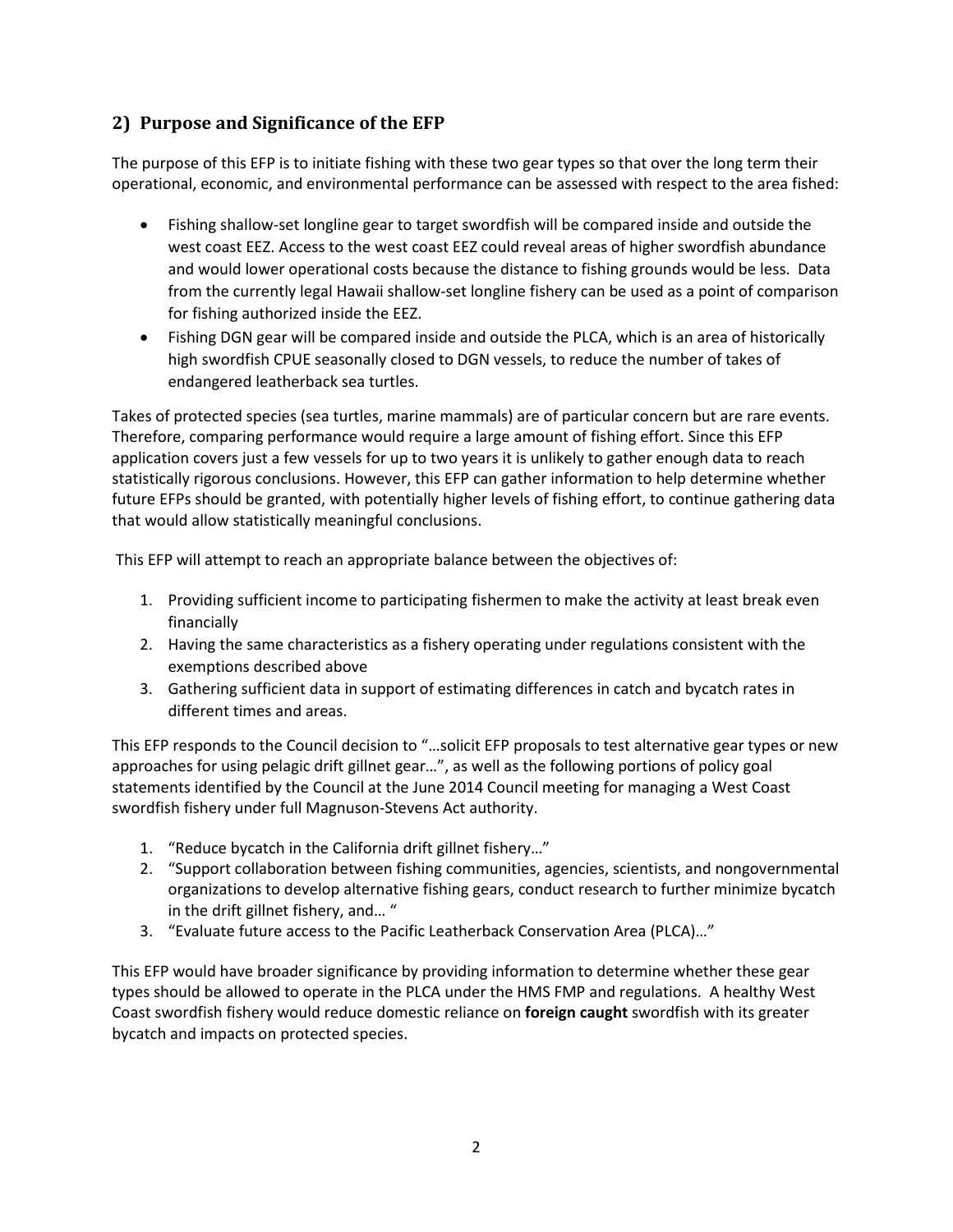## **3) Reason for issuing an EFP**

An EFP is required to:

- 1. Allow the use of drift DGN inside the PLCA during the August 15-November 15 closure period
- 2. Allow the use of the pelagic longline gear within the west coast EEZ, which is currently prohibited under the HMS FMP

## **4) Proposed data collection and analysis methodology**

This EFP will gather data to begin answering the following two questions:

- 1. How do SSLL and DGN gear perform from operational, economic, and environmental perspectives when fished in different areas given the distribution of target swordfish?
- 2. Can DGN gear or methods (such as choosing fishing locations based on current information about the distribution of protected species) be modified to reduce or avoid entirely gear entanglement by sea turtles and marine mammals that leads to serious injury and mortality?

As much as possible, fishing with the two gear types will occur in the same time period (i.e., on the same days) and as close to each other as feasible to compare performance under similar conditions. To facilitate fishing under favorable conditions, for both gear types and fishing will occur , August 15- November 15.

Catch-per-unit-effort (CPUE) by gear for all species caught will be compared between the two test areas for each gear type. For DGN fishing within the PLCA during the closure under this EFP (i.e., the test group) will be compared to the rest of the fleet fishing outside the PLCA (i.e., the control group). Similarly, shallow-set longline CPUE under this EFP (the test group) will be compared to the authorized fishery outside the EEZ.

The objective of comparing two different gear types within the current closed areas (DGN-PLCA, SSLL-EEZ) with the legally operating fleets is an attempt to provide data in support of testing the hypothesis that Dynamic Ocean Management can effectively reduce the risk of protected species bycatch when targeting swordfish.

The applicants will test modifications to DGN gear, such as lengthening drop lines so the gear fishes deeper and making gear panels easier to break through by large marine mammals, to reduce the risk of entanglement in the gear. SSLL gear will use methods required by Hawaii vessels proven to reduce sea turtle bycatch. With the assistance of NMFS scientists fishing will occur in times and areas where sea turtle and marine mammal takes are projected to be relatively lower. Each proposed gear modification will be tested separately on different sets so that the effects of different methods can be identified.

As noted by the Council's Scientific and Statistical Committee in March 2015, "precisely estimating bycatch rates, or determining whether alternative gears or methods have lower bycatch rates … is likely to require many years of data collection." Therefore, we do not expect that the data from this EFP alone will be sufficient to provide answers to the above questions with a high level of statistical confidence. However, the information gathered in this EFP will provide scoping information regarding times, methods, and locations of fishing which point to successful bycatch reduction without sacrificing target species catch rates.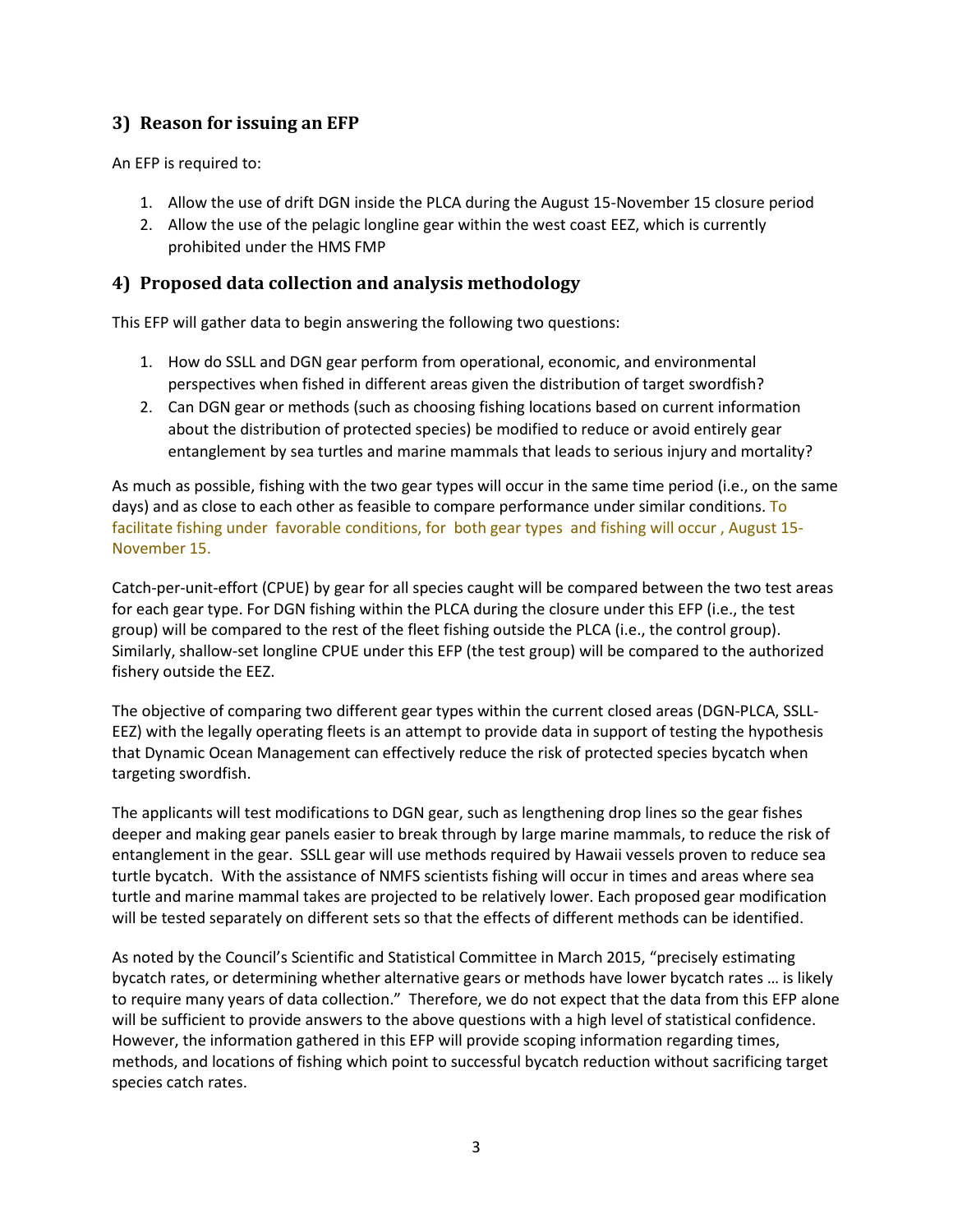As noted above, depending on the results from this EFP the applicants would submit additional EFP application(s) for subsequent years. This EFP would gather basic information about the risks and feasibility of fishing with these gear types in the PLCA. This information would be used to refine the sampling design for future EFP applications. Potential modifications for a subsequent EFP include:

- Increasing the number of participating vessels
- Using more refined Dynamic Ocean Management information to determine where and when fishing would occur
- Additional gear modifications based on experience under the first EFP fishing season
- Refinement of the sampling methodology

The National Marine Fisheries Service Southwest Fisheries Science Center has agreed to assist in analyzing the data gathered through this EFP and to assist in refining sampling design for future EFPs.

# **5) Conditions to be placed on EFP activities**

The following conditions will be placed on EFP fishing activities:

- 100% observer coverage
- Compliance with existing HMS FMP protected species conservation measures
- Making landings in Oregon or fishing in Oregon state waters would be prohibited (fishing north of 46°16' N lat., the Oregon-Washington border, is currently prohibited in regulations)
- A limit of 60 sets per participating vessel, which would be made in the EEZ (SSLL) / PLCA (DGN), August 15-November 15. In addition, for SSLL no more than 1,200 hooks per set
- Fish with SSLL consistent with regulations for the Hawaii SSLL fishery at 50 CFR 665.813 including:
	- o Use of 18/0 circle hooks with 10 degree offset
	- o Use of mackerel type bait and light sticks
	- o Begin the deployment of longline gear at least 1 hour after local sunset and complete the setting process before local sunrise
- SSLL fishing will be prohibited 50 miles seaward of the coastal baseline (se[e Figure 1\)](#page-8-0)
- Fishing will not occur in designated Pacific leatherback critical habitat (77 FR 4169, January 26, 2012) (see [Figure 1\)](#page-8-0)
- Aside from the specified exemptions, all other Federal regulations at 50 CFR 660 Subpart K would be adhered to including:
	- o Longline sea turtle take mitigation measures (660.712(b))
	- o Longline seabird mitigation measures (660.712(c))
	- o DGN gear restrictions (660.713(a)-(b))
	- o DGN protected resource area closures other than the PLCA (660.713(c))
- Take cap for striped marlin to be determined by NMFS
- For protected species the following conditions would apply:
	- o Take caps consistent with any ESA Section 7 consultation for the EFP; observer will immediately report all interactions with protected species with take caps and exempted activities cease immediately if any take cap is reached
	- o In consultation with NMFS Protected Resources Division staff, the applicants may identify marine mammal "hot spots" to be avoided by EFP participants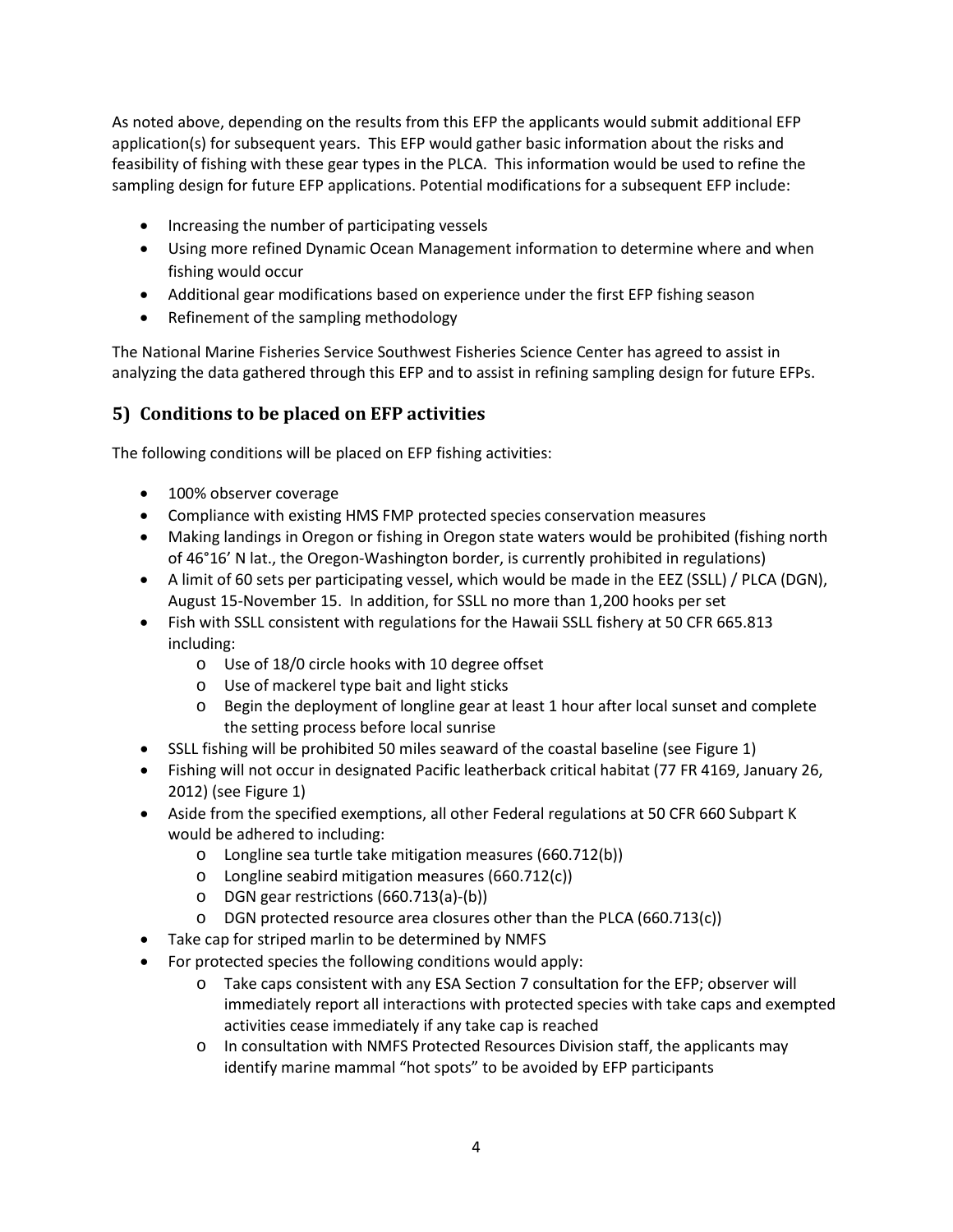[Figure 1](#page-8-0) shows the boundaries of the PLCA, Pacific leatherback critical habitat, and the SSLL closure line for waters within 50 miles of the coast.

## **6) Target and incidental species catch and catch disposition**

Finfish catch under the EFP is expected to be similar to past documented catch for these gear types. The table below summarizes information from the observer report from the 2013-2014 season to indicate catch and bycatch of finfish.<sup>[1](#page-4-0)</sup> The amounts upon which this table is based are number of fish, not weight of fish. Species where the discard rate is less than 50%, indicating they are not principally a bycatch species rather are marketable species, are capitalized and bolded. Common mola is the most frequently caught species and is all bycatch. However, it has a very low bycatch mortality rate.

| <b>Species</b>               | Percent of | Discard Mortality | Catch per 100      |
|------------------------------|------------|-------------------|--------------------|
|                              | Catch      | Rate*             | Sets (no. of fish) |
|                              |            |                   |                    |
| Common Mola                  | 37.0%      | 1%                | 713.1              |
| <b>SWORDFISH</b>             | 13.4%      | N/A               | 259.2              |
| <b>SHORTFIN MAKO SHARK</b>   | 11.0%      | 17%               | 212.6              |
| <b>ALBACORE</b>              | 10.5%      | 100%              | 202.1              |
| <b>BULET MACKEREL</b>        | 5.1%       | 100%              | 98.4               |
| <b>BLUEFIN TUNA</b>          | 5.0%       | 100%              | 96.3               |
| <b>OPAH</b>                  | 4.4%       | 100%              | 84.8               |
| <b>Blue Shark</b>            | 3.8%       | 73%               | 72.8               |
| <b>COMMON THRESHER SHARK</b> | 3.3%       | N/A               | 63.9               |
| <b>SKIPJACK TUNA</b>         | 2.0%       | 100%              | 38.7               |
| Pacific Pomfret              | 1.4%       | 100%              | 26.7               |
| <b>LOUVAR</b>                | 0.9%       | 100%              | 16.8               |
| <b>PACIFIC MACKEREL</b>      | 0.7%       | 100%              | 13.1               |
| <b>PACIFIC BONITO</b>        | 0.5%       | 100%              | 8.9                |
| <b>Unidentified Tuna</b>     | 0.2%       | 100%              | 4.7                |
| Pelagic Stingray             | 0.1%       | 0%                | 2.6                |
| <b>BIGEYE THRESHER</b>       | 0.1%       | 100%              | 1.6                |
| <b>Megamouth Shark</b>       | 0.1%       | 0%                | 1.0                |
| Remora                       | 0.1%       | 0%                | 1.0                |
| <b>Striped Marlin</b>        | < 0.05%    | 100%              | 0.5                |
| Salmon Shark                 | $< 0.05\%$ | 100%              | 0.5                |
| Smooth Hammerhead Shark      | < 0.05%    | 100%              | 0.5                |
| Oilfish                      | $< 0.05\%$ | 100%              | 0.5                |

**Table 1. Catch and bycatch composition based on 2013-2014 observer data.**

\*Percent of discarded animals recorded as discarded dead.

<span id="page-4-0"></span><sup>&</sup>lt;sup>1</sup> Observer reports available at

[http://www.westcoast.fisheries.noaa.gov/fisheries/wc\\_observer\\_programs/sw\\_observer\\_program\\_info/data\\_sum](http://www.westcoast.fisheries.noaa.gov/fisheries/wc_observer_programs/sw_observer_program_info/data_summ_report_sw_observer_fish.html) [m\\_report\\_sw\\_observer\\_fish.html](http://www.westcoast.fisheries.noaa.gov/fisheries/wc_observer_programs/sw_observer_program_info/data_summ_report_sw_observer_fish.html)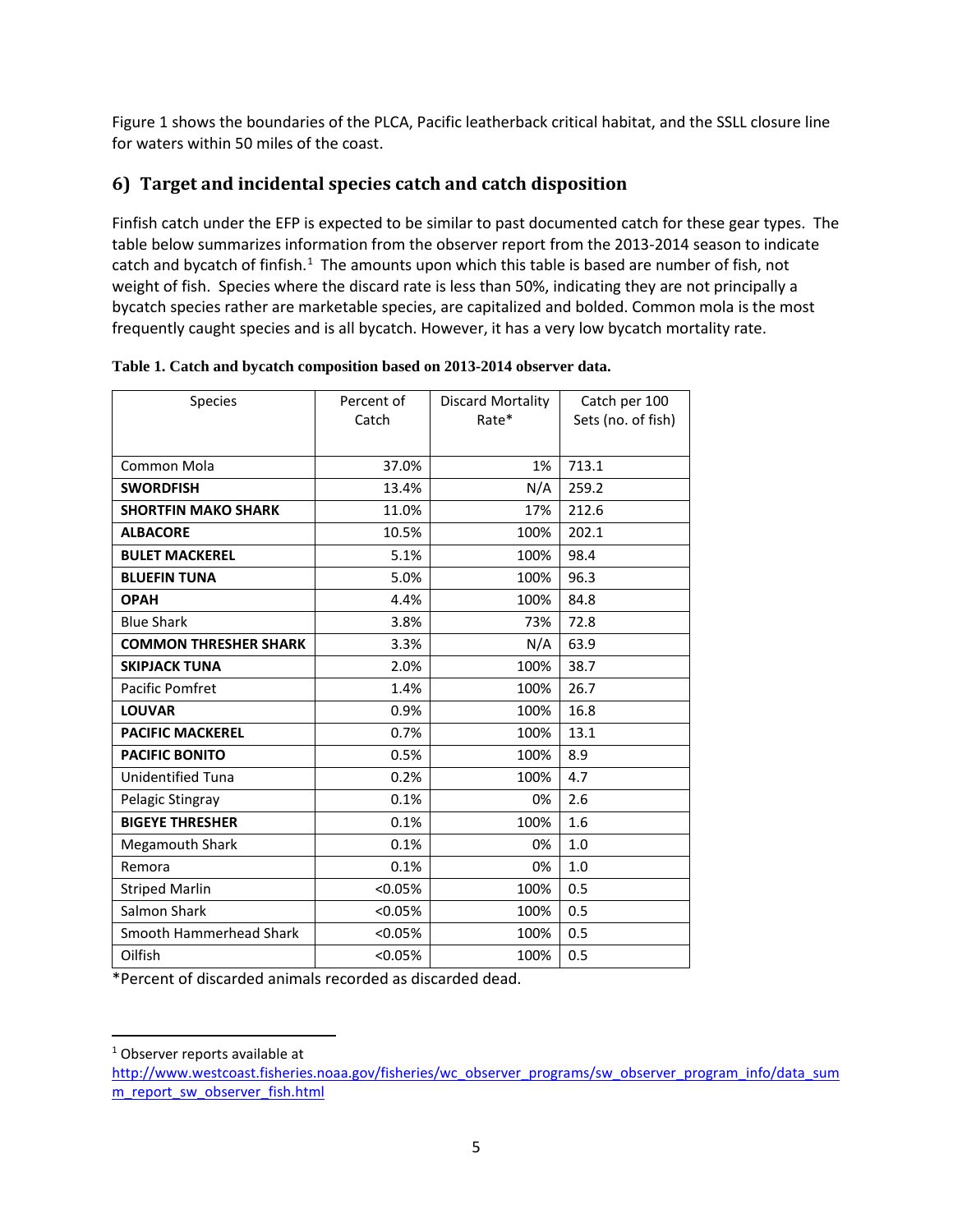Comparable data for a shallow-set longline fishery in the west coast EEZ is not available, because no such fishery has been prosecuted before. Data from the Hawaii shallow-set longline fishery may be used as a proxy. This fishery operates outside the EEZ but does seasonally make landings on the west coast. The table below summarizes catch compositions based on Table 84 in the 2012 Pacific Pelagic Fishery Ecosystem Plan Annual Report.<sup>[2](#page-5-0)</sup> (Note that this table reports by number of fish, not by weight.) As can be seen swordfish and sharks comprise most of the catch.

| <b>Species</b>     | Percent of |  |
|--------------------|------------|--|
|                    | Catch      |  |
| Swordfish          | 45.5%      |  |
| PMUS Sharks        | 35.2%      |  |
| Mahi mahi          | 8.4%       |  |
| Albacore           | 5.3%       |  |
| Bigeye tuna        | 3.5%       |  |
| Striped marlin     | $0.8\%$    |  |
| Yellowfin tuna     | 0.5%       |  |
| Moonfish           | 0.4%       |  |
| Spearfish          | 0.2%       |  |
| <b>Blue marlin</b> | 0.2%       |  |
| Ono (wahoo)        | 0.1%       |  |
| Other marlins      | <0.05%     |  |

**Table 2. Catch composition in the Hawaii SSLL fishery.**

Pacific bluefin tuna is designated as overfished. The Inter-American Tropical Tuna Commission adopted Resolution C-14-06, which sets a Pacific bluefin catch limit for U.S. fisheries. NMFS is currently implementing regulations consistent with this resolution, establishing commercial fishery trip limits for Pacific bluefin. The EFP would be subject to these regulations.

Examining observer data for from 2010 to 2014 for the California drift gillnet fishery, California sea lions, short beak common dolphins, northern right whale dolphins, and long beak common dolphins comprise 85% of observed protected species take in the DGN fishery. As part of this EFP, DGN fishing techniques and gear modifications with potential to reduce mortality and serious injury to marine mammals will be tested.

Shallow-set longline gear with the current configuration to reduce sea turtle takes has not been used in the west coast EEZ so it is not known what takes would occur. The EFP application submitted to the PFMC by Pete Dupuy, John Gibbs, and David Haworth in March 2015 to test pelagic longline gear in the west coast EEZ lists marine mammals that could be potentially taken with this gear type. These include bottlenose dolphin (*Tursiops truncates*), Risso's dolphin (*Grampas griseus*), short-finned pilot whale (*Globicephala macrorhynchus*), common dolphin (*Delphinus delphis*), humpback whale (*Megaptera novaeangliae*), and sperm whale (*Physeter macrocephalus*). Shallow-set longline gear also takes sea turtles, although the current gear configuration used in the Hawaii fishery (circle hooks and mackerel

<span id="page-5-0"></span> <sup>2</sup> Available at http://www.wpcouncil.org/managed-fishery-ecosystems/pacific-pelagic/data-collection-and-annualreports-pelagics/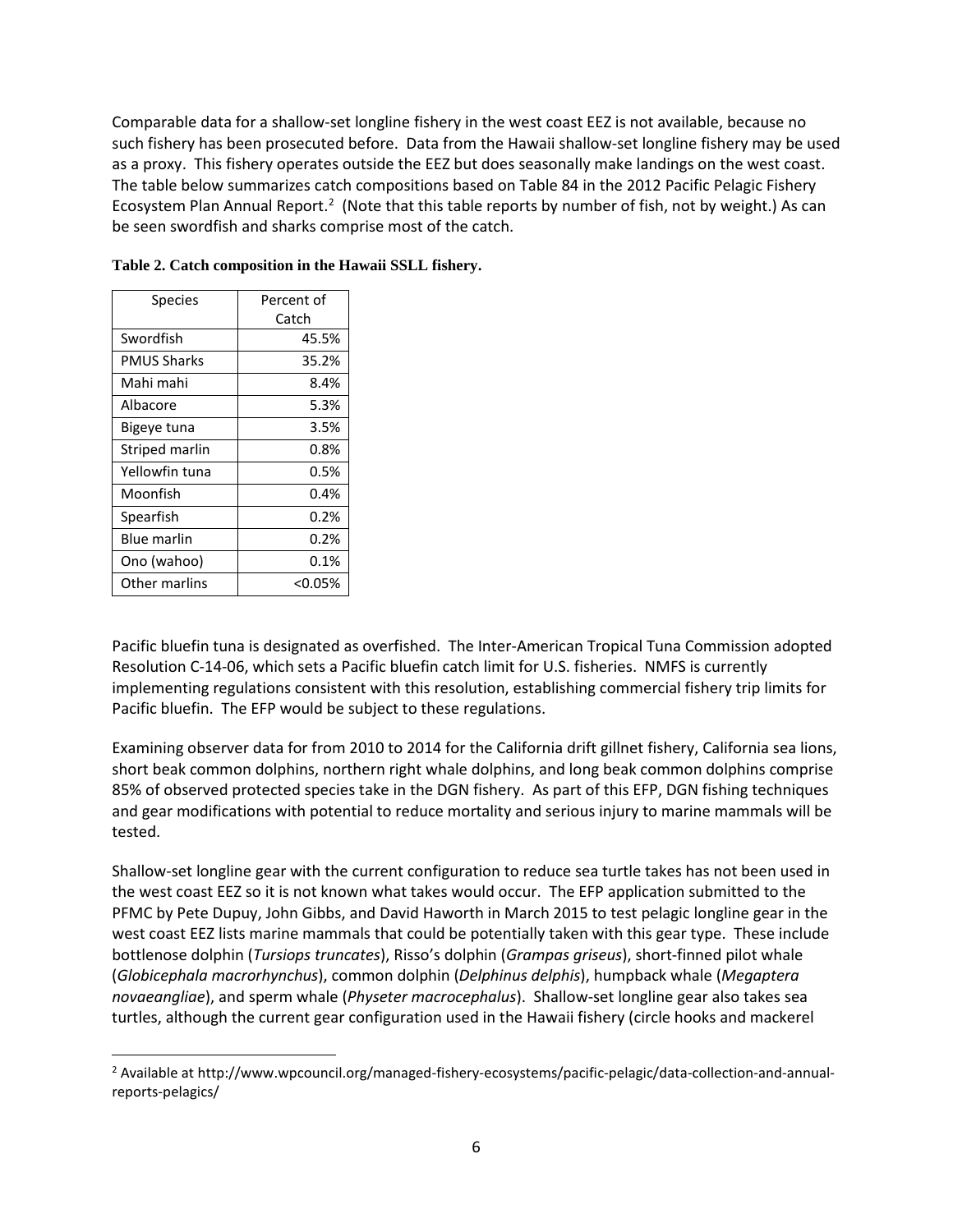bait) has reduced takes substantially. Loggerhead and leatherback sea turtles would most likely be taken. Longline gear also snags seabirds. Again, current requirements for pelagic longline gear in the Hawaii-based fishery reduce these takes. Short-tailed albatross, which is listed as endangered, occasionally occurs in the west coast EEZ.

The applicants intend to work with NMFS to develop appropriate terms and conditions for the activity, such as hard caps, so that it would not trigger any adverse determination under applicable protected species laws.

Marketable fish will be sold. Unmarketable fish will be discarded.

## **7) Mechanism to ensure that the harvest limits are not exceeded**

One hundred percent human observer coverage will be required for each fishing vessel while fishing is conducted. See section [9\)](#page-6-0) below for a statement on the willingness of EFP participants to carry observers and electronic monitoring equipment. Catch will be recorded by observers consistent with current protocols in place for the NMFS observer program. Marketable catch will be sold by the fishermen to licensed fish dealers and recorded on commercial fishery fish tickets.

Target species, including primarily swordfish but including other healthy HMS stocks, are not managed under annual catch limits, based on the "international exemption" at 50 CFR 600.310(h)(2)(ii); thus specifying an allocation to the EFP is not necessary. EFP vessels may incidentally catch Pacific bluefin tuna, which is subject to overfishing and overfished. As noted above, NMFS is in the process of implementing trip limits for this species. The EFP would adhere to these regulations.

### **8) Fishing gear to be used**

- SSLL vessels will use gear as specified in federal regulations at 50 CFR 665.813.
- DGN vessels will use gear as specified in federal regulations at 50 CFR 660.7

[Figure 2,](#page-9-0) [Figure 3,](#page-10-0) an[d Figure 4](#page-10-1) show the typical configuration of the two gear types to be used in this EFP.

### <span id="page-6-0"></span>**9) Statement on observer payment and electronic monitoring willingness**

The September 29, 2014 solicitation letter distributed by the Council states "Applicants should express their willingness to test electronic monitoring systems and their willingness and ability to pay the costs associated with observer coverage".

Observers are proposed to be provided by the NMFS from those that are or can be made available for West Coast HMS fisheries. The applicants note that to the extent boat operators participating in this EFP do not enter the non-EFP fishery, they have lightened the observer need for  $\approx$ 30% observer coverage in that fishery, perhaps providing some savings to help provide coverage for this EFP proposal. The applicants respectfully seek Council endorsement of this proposal for NMFS provided observers.

Applicants will continue to explore other funding sources or methods of providing observer coverage. It is highly doubtful that EFP participants will be able to conduct the experiment if the sole responsibility of funding observers falls to them. It is a huge burden for fishermen to pay for observers. The DGN and SSLL operators are very concerned about the risks of incurring economic losses if they carry the financial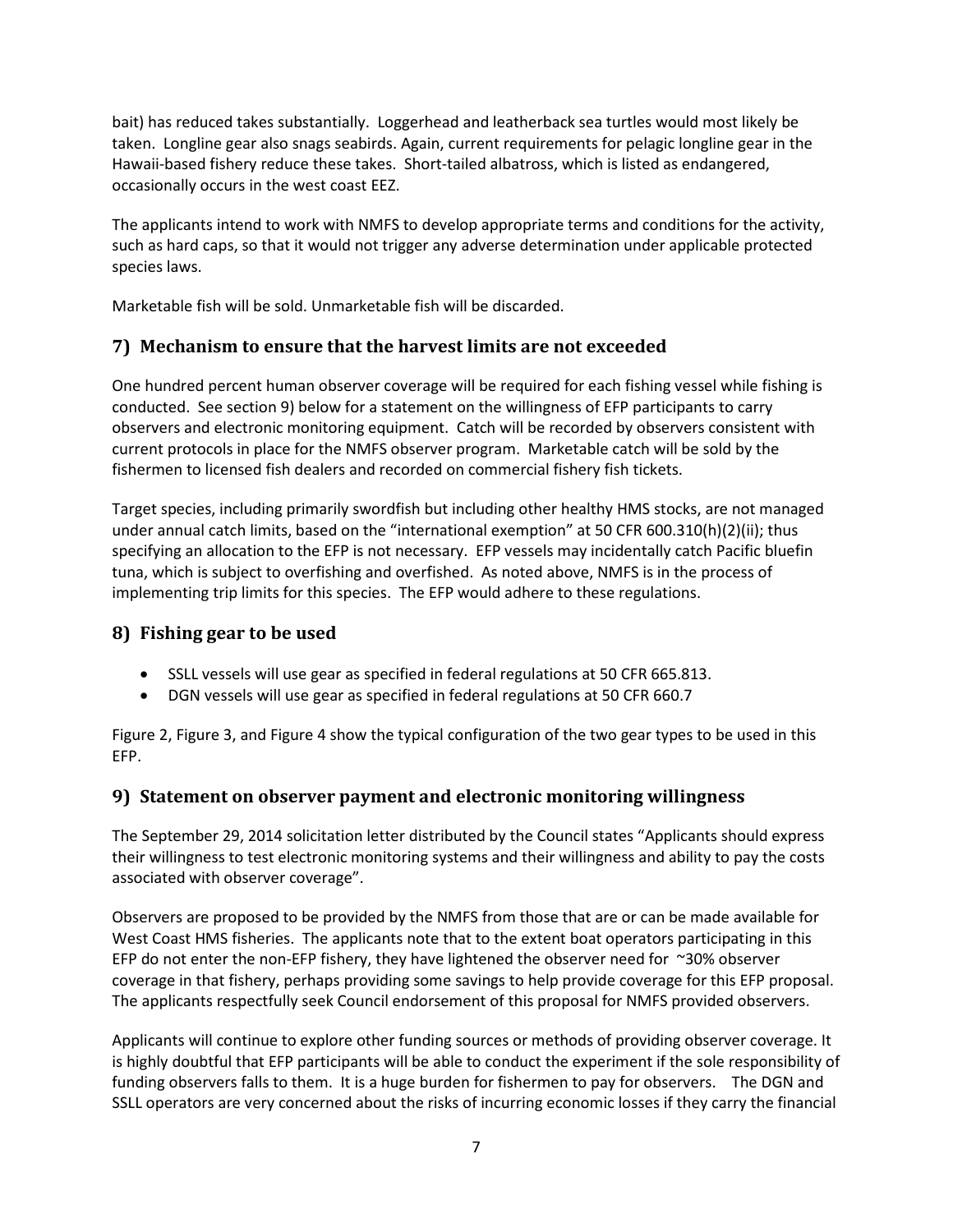burden of 100% observer coverage without supporting funds from external sources. Some of this financial risk should be absorbed by the opportunity to fish in the productive waters of the PCLA, but additional financial support is needed to execute this EFP.

SSLL Vessel owners are not willing to take cameras if observers are used. Vessel owners/operators who are willing to place cameras or other electronic monitoring devices on their vessels in addition to 100% human observers will only do so under the provision that participants are provided clear written legally enforceable assurance that only the data will be made public, and the actual video images will not. As a condition of this EFP, the video images will need to be made the property of the vessel owner where any video images were recorded, with no copying allowed without owner consent.

#### **10) Signatures of the applicants**

an Formank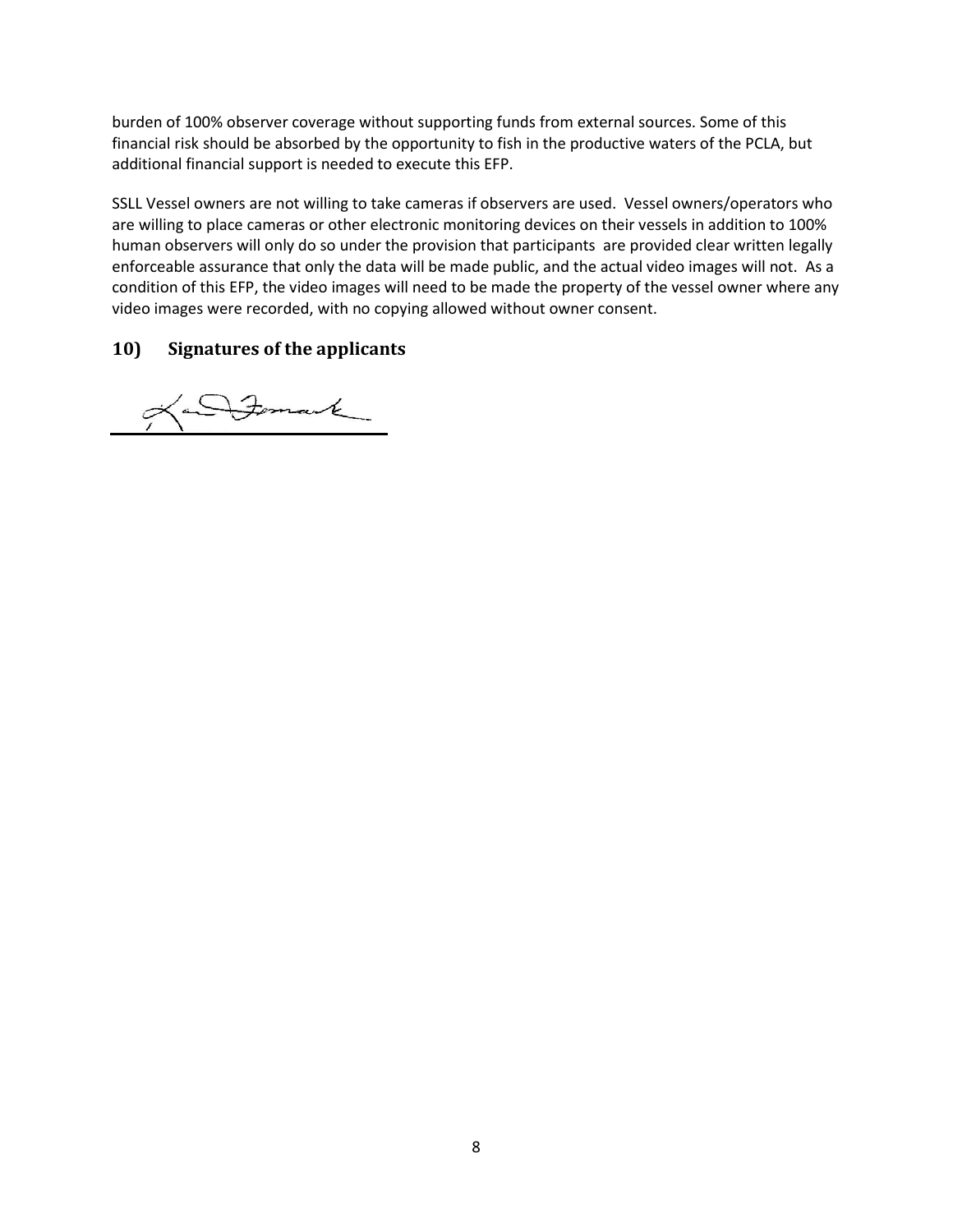

<span id="page-8-0"></span>**Figure 1. Map showing PLCA boundary, Pacific leatherback critical habitat, and line 50 miles from the coast (closed to SSLL).**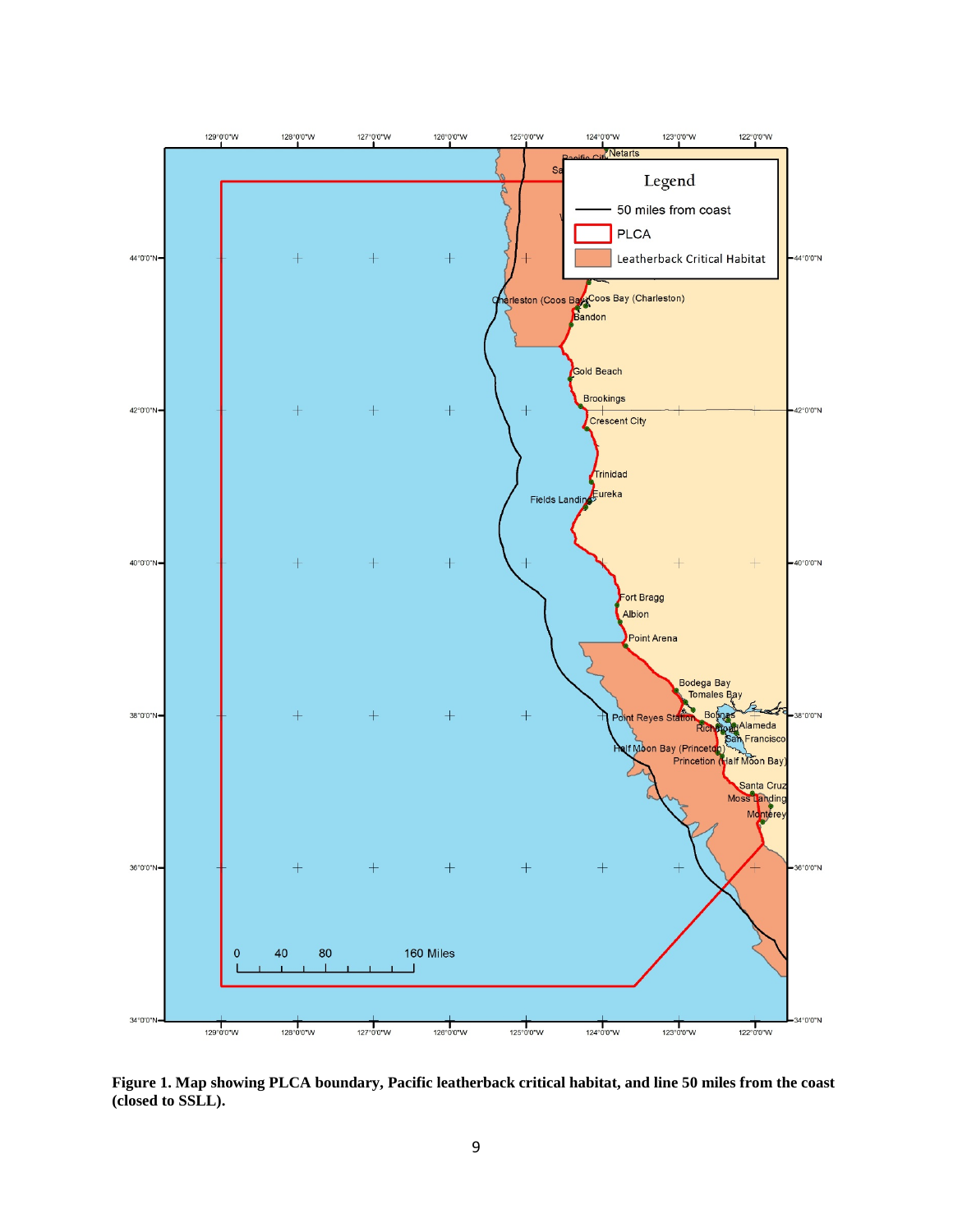

<span id="page-9-0"></span>**Figure 2. Design of typical California large mesh drift gill net.**